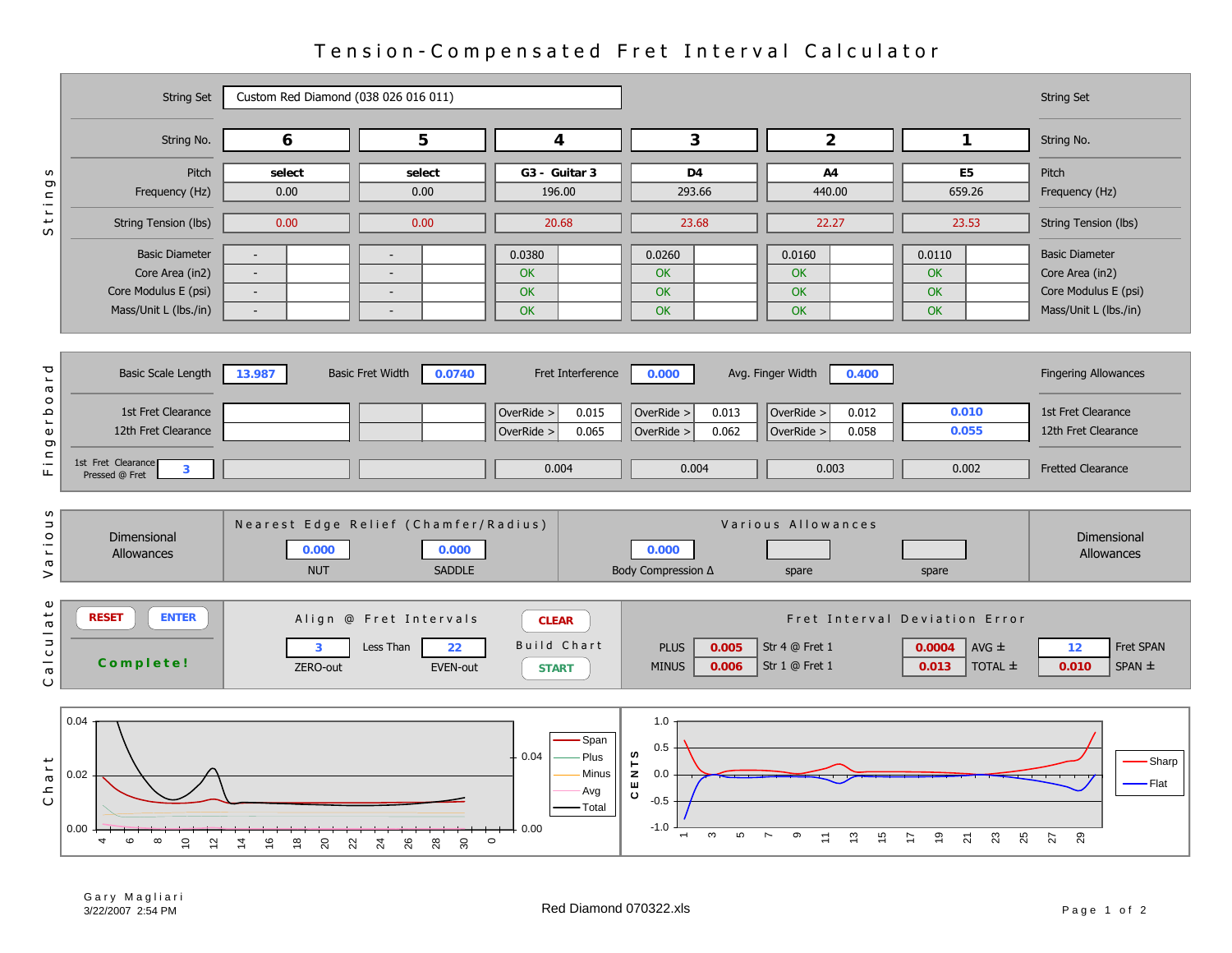## Tension - Compensated Fret Intervals

|                                 | Traditional<br><b>Fret Intervals</b> |        | <b>Fret Intervals</b> | Tension-Compensated |             | String-to-String<br>Fret Interval Variance                                    | <b>Error Profile</b><br>(Cents) |             | Compensated Nut<br>5<br>6<br>$\overline{4}$<br>3 |   | $\overline{2}$ | $\mathbf{1}$                              |                |                |
|---------------------------------|--------------------------------------|--------|-----------------------|---------------------|-------------|-------------------------------------------------------------------------------|---------------------------------|-------------|--------------------------------------------------|---|----------------|-------------------------------------------|----------------|----------------|
| Summary                         | <b>NUT</b>                           | 0.000  | <b>NUT</b>            | 0.000               | <b>PLUS</b> | <b>MINUS</b>                                                                  | <b>SHARP</b>                    | <b>FLAT</b> |                                                  |   | 0.000          | 0.009                                     | 0.010          | 0.016          |
| Scale Length - 13.987           | $\mathbf{1}$                         | 0.785  | $\mathbf{1}$          | 0.757               | 0.005       | 0.006                                                                         | 0.6                             | 0.8         |                                                  |   |                |                                           |                |                |
|                                 | $\mathsf 2$                          | 1.526  | $\overline{2}$        | 1.501               | 0.001       | 0.001                                                                         | 0.1                             | 0.2         |                                                  |   |                |                                           |                |                |
| Fret Width - 0.074              | $\overline{3}$                       | 2.225  | $\overline{3}$        | 2.199               | 0.000       | 0.000                                                                         | 0.0                             | 0.0         |                                                  |   |                |                                           |                | E <sub>5</sub> |
|                                 | $\overline{4}$                       | 2.886  | $\overline{4}$        | 2.857               | 0.000       | 0.000                                                                         | 0.1                             | 0.0         |                                                  |   |                |                                           | A4             |                |
| Fret Interf. -<br>0.000         | 5                                    | 3.509  | 5                     | 3.478               | 0.001       | 0.000                                                                         | 0.1                             | 0.1         |                                                  |   |                | D <sub>4</sub>                            |                |                |
|                                 | $\boldsymbol{6}$                     | 4.097  | $\boldsymbol{6}$      | 4.064               | 0.000       | 0.000                                                                         | 0.1                             | 0.1         |                                                  |   | G <sub>3</sub> |                                           |                |                |
| Finger Width -<br>0.400         | $\overline{7}$                       | 4.652  | $\overline{7}$        | 4.617               | 0.000       | 0.000                                                                         | 0.1                             | 0.0         |                                                  |   |                |                                           |                |                |
|                                 | 8                                    | 5.176  | 8                     | 5.139               | 0.000       | 0.000                                                                         | 0.0                             | 0.0         |                                                  |   |                |                                           |                |                |
|                                 | 9                                    | 5.670  | 9                     | 5.632               | 0.000       | 0.000                                                                         | 0.0                             | 0.0         |                                                  |   |                |                                           |                |                |
| ZERO @ Fret -<br>$\overline{3}$ | 10                                   | 6.137  | 10                    | 6.096               | 0.000       | 0.000                                                                         | 0.1                             | 0.0         |                                                  |   |                |                                           |                |                |
|                                 | 11                                   | 6.578  | 11                    | 6.535               | 0.001       | 0.000                                                                         | 0.1                             | 0.1         |                                                  |   |                |                                           |                |                |
| EVEN @ Fret -<br>22             | 12                                   | 6.994  | 12                    | 6.949               | 0.001       | 0.001                                                                         | 0.2                             | 0.2         |                                                  |   |                |                                           |                |                |
|                                 | 13                                   | 7.386  | 13                    | 7.341               | 0.000       | 0.000                                                                         | 0.1                             | 0.0         |                                                  |   |                |                                           |                |                |
| DEV Plus -<br>0.005             | 14                                   | 7.756  | 14                    | 7.711               | 0.000       | 0.000                                                                         | 0.1                             | 0.0         |                                                  |   |                |                                           |                |                |
| DEV Minus -<br>0.006            | 15                                   | 8.106  | 15                    | 8.059               | 0.000       | 0.000                                                                         | 0.1                             | 0.0         |                                                  |   |                | String Set                                |                |                |
|                                 | 16                                   | 8.436  | 16                    | 8.388               | 0.000       | 0.000                                                                         | 0.1                             | 0.0         |                                                  |   |                | Custom Red Diamond (038 026 016 011)      |                |                |
| DEV Average -<br>0.000          | 17                                   | 8.748  | 17                    | 8.699               | 0.000       | 0.000                                                                         | 0.1                             | 0.0         |                                                  |   |                |                                           |                |                |
|                                 | 18                                   | 9.042  | 18                    | 8.992               | 0.000       | 0.000                                                                         | 0.0                             | 0.0         |                                                  |   |                |                                           |                |                |
| DEV Total -<br>0.013            | 19                                   | 9.319  | 19                    | 9.268               | 0.000       | 0.000                                                                         | 0.0                             | 0.0         |                                                  |   |                |                                           |                |                |
|                                 | 20                                   | 9.581  | 20                    | 9.530               | 0.000       | 0.000                                                                         | 0.0                             | 0.0         |                                                  |   |                |                                           |                |                |
|                                 | 21                                   | 9.829  | 21                    | 9.776               | 0.000       | 0.000                                                                         | 0.0                             | 0.0         |                                                  |   |                |                                           |                |                |
| Nut Relief - 0.000              | 22                                   | 10.062 | 22                    | 10.009              | 0.000       | 0.000                                                                         | 0.0                             | 0.0         |                                                  |   |                |                                           |                |                |
|                                 | 23                                   | 10.282 | 23                    | 10.228              | 0.000       | 0.000                                                                         | 0.0                             | 0.0         |                                                  |   |                |                                           |                |                |
| Saddle Relief -<br>0.000        | 24                                   | 10.490 | 24                    | 10.436              | 0.000       | 0.000                                                                         | 0.1                             | 0.0         |                                                  |   |                |                                           |                |                |
|                                 | 25                                   | 10.687 | 25                    | 10.631              | 0.000       | 0.000                                                                         | 0.1                             | 0.1         |                                                  |   |                |                                           |                | E <sub>5</sub> |
|                                 | 26                                   | 10.872 | 26                    | 10.816              | 0.000       | 0.000                                                                         | 0.1                             | 0.1         |                                                  |   |                | D <sub>4</sub>                            |                |                |
| Body Compr. -<br>0.000          | 27                                   | 11.047 | 27                    | 10.990              | 0.000       | 0.000                                                                         | 0.2                             | 0.2         |                                                  |   |                |                                           | A4             |                |
|                                 | 28                                   | 11.212 | 28                    | 11.155              | 0.000       | 0.000                                                                         | 0.2                             | 0.2         |                                                  |   | G <sub>3</sub> |                                           |                |                |
|                                 | 29                                   | 11.367 | 29                    | 11.310              | 0.001       | 0.000                                                                         | 0.3                             | 0.3         |                                                  |   |                |                                           |                |                |
|                                 | 30                                   | 11.514 | 30                    | 11.456              | 0.001       | 0.000                                                                         | 0.8                             | 0.0         |                                                  |   |                |                                           |                |                |
|                                 | <b>SADDLE</b>                        | 13.987 | <b>SADDLE</b>         | 13.946              | <b>PLUS</b> | <b>MINUS</b>                                                                  | <b>SHARP</b>                    | <b>FLAT</b> |                                                  |   | 0.062          | 0.030                                     | 0.036          | 0.000          |
|                                 | Traditional<br>Fret Intervals        |        | Fret Intervals        | Tension-Compensated |             | <b>Error Profile</b><br>String-to-String<br>Fret Interval Variance<br>(Cents) |                                 |             | 6                                                | 5 | $\overline{4}$ | $\mathbf{3}$<br>Compensated Bridge/Saddle | $\overline{2}$ | $\mathbf{1}$   |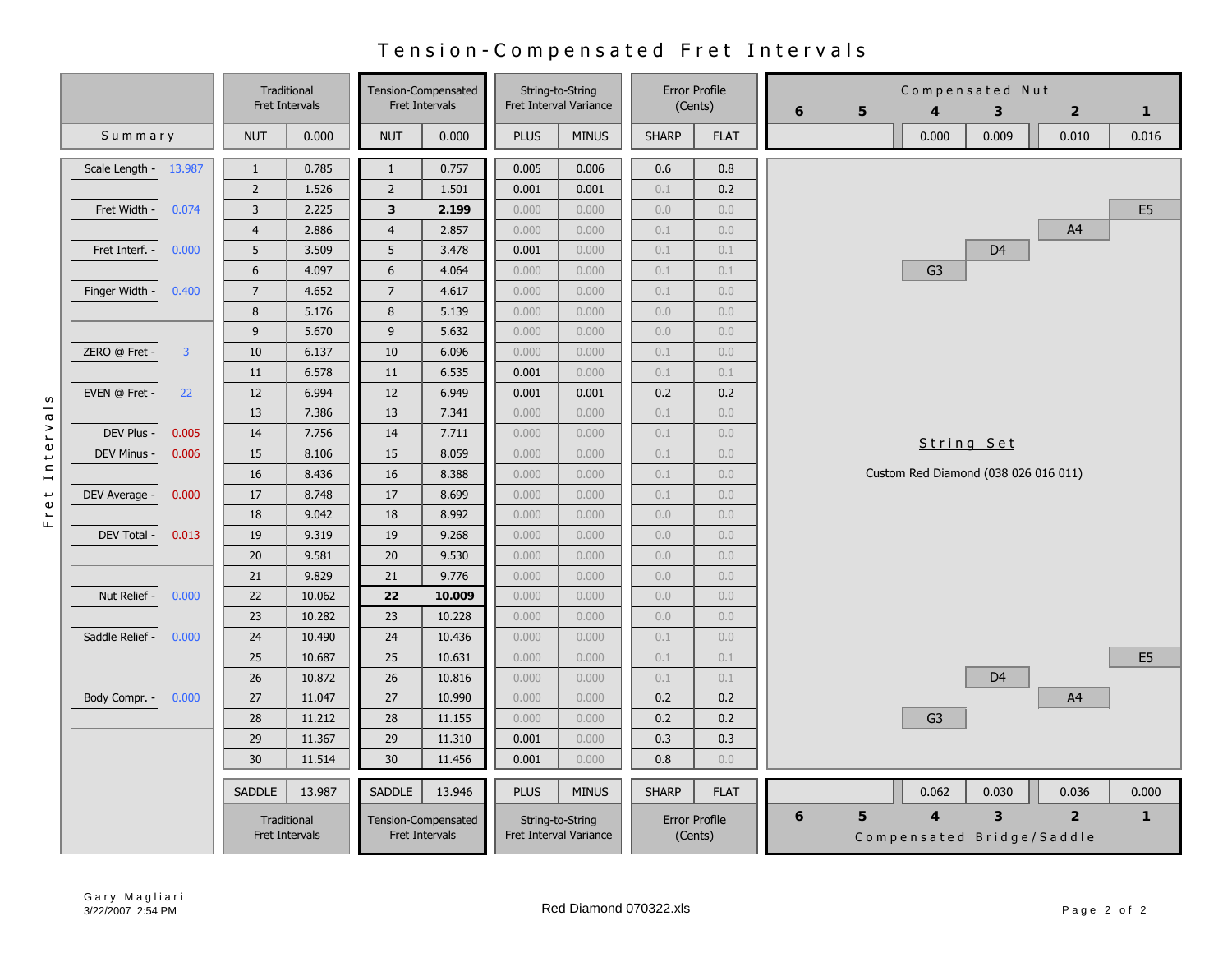|                                                    | <b>String Set</b>                                                                         | Custom Red Diamond (038 026 016 011)                |                                                                   |                                                                          |                                                                     |                                                            |                                                                          | <b>String Set</b>                                                                         |
|----------------------------------------------------|-------------------------------------------------------------------------------------------|-----------------------------------------------------|-------------------------------------------------------------------|--------------------------------------------------------------------------|---------------------------------------------------------------------|------------------------------------------------------------|--------------------------------------------------------------------------|-------------------------------------------------------------------------------------------|
|                                                    | String No.                                                                                | 6                                                   | 5                                                                 | 4                                                                        | 3                                                                   | $\overline{2}$                                             | $\mathbf{1}$                                                             | String No.                                                                                |
| w<br>ס                                             | Pitch<br>Frequency (Hz)                                                                   | select<br>0.00                                      | select<br>0.00                                                    | G3 - Guitar 3<br>196.00                                                  | D <sub>4</sub><br>293.66                                            | A4<br>440.00                                               | E <sub>5</sub><br>659.26                                                 | Pitch<br>Frequency (Hz)                                                                   |
| Strin                                              | String Tension (lbs)                                                                      | 0.00                                                | 0.00                                                              | 20.71                                                                    | 23.68                                                               | 22.26                                                      | 23.48                                                                    | String Tension (lbs)                                                                      |
|                                                    | <b>Basic Diameter</b><br>Core Area (in2)<br>Core Modulus E (psi)<br>Mass/Unit L (lbs./in) | $\sim$<br>$\sim$<br>$\sim$                          | $\overline{\phantom{a}}$<br>$\overline{\phantom{a}}$              | 0.0380<br><b>OK</b><br>OK<br>OK                                          | 0.0260<br><b>OK</b><br>OK<br>OK                                     | 0.0160<br>OK<br>OK<br>OK                                   | 0.0110<br><b>OK</b><br><b>OK</b><br>OK                                   | <b>Basic Diameter</b><br>Core Area (in2)<br>Core Modulus E (psi)<br>Mass/Unit L (lbs./in) |
| ŗ<br>$\varpi$<br>$\circ$                           | <b>Basic Scale Length</b>                                                                 | 13.987                                              | <b>Basic Fret Width</b><br>0.0740                                 | Fret Interference                                                        | 0.000                                                               | Avg. Finger Width<br>0.400                                 |                                                                          | <b>Fingering Allowances</b>                                                               |
| ٩<br>$\overline{\phantom{a}}$<br>$\mathbb U$<br>g  | 1st Fret Clearance<br>12th Fret Clearance                                                 |                                                     |                                                                   | OverRide ><br>0.015<br>0.065<br>OverRide >                               | OverRide ><br>0.013<br>0.062<br>OverRide >                          | OverRide ><br>0.012<br>0.058<br>OverRide >                 | 0.010<br>0.055                                                           | 1st Fret Clearance<br>12th Fret Clearance                                                 |
| $\frac{c}{L}$                                      | 1st Fret Clearance<br>$\mathbf{3}$<br>Pressed @ Fret                                      |                                                     |                                                                   | 0.004                                                                    | 0.004                                                               | 0.003                                                      | 0.002                                                                    | <b>Fretted Clearance</b>                                                                  |
| w<br>$\mathrel{\square}$<br>$\circ$<br>Ξ<br>G<br>> | Dimensional<br>Allowances                                                                 | 0.000<br><b>NUT</b>                                 | Nearest Edge Relief (Chamfer/Radius)<br>0.000<br><b>SADDLE</b>    |                                                                          | 0.000<br>Body Compression ∆                                         | Various Allowances<br>spare                                | spare                                                                    | Dimensional<br>Allowances                                                                 |
| $\mathbf \omega$<br>$\frac{1}{p}$<br>a I cul<br>O  | <b>RESET</b><br><b>ENTER</b><br>Complete!                                                 | $\mathbf 0$<br>ZERO-out                             | Align @ Fret Intervals<br>Less Than<br>17<br>EVEN-out             | <b>CLEAR</b><br><b>Build Chart</b><br><b>START</b>                       | 0.011<br><b>PLUS</b><br><b>MINUS</b><br>0.014                       | Str 1 @ Fret 1<br>Str 4 @ Fret 1                           | Fret Interval Deviation Error<br>0.0027<br>AVG $\pm$<br>TOTAL ±<br>0.081 | Fret SPAN<br>12<br>$SPAN \pm$<br>0.055                                                    |
| a r t<br>Ч<br>О                                    | 0.08<br>0.06<br>0.04<br>0.02<br>0.00<br>ო<br>$\circ$<br>S<br>$\overline{ }$               | $\frac{3}{2}$<br>15<br>$\overline{z}$<br>$\ddot{ }$ | 23<br>25<br>29<br>$\overline{9}$<br>27<br>$\overline{\mathsf{S}}$ | 0.12<br>Span<br>Plus<br>0.08<br>Minus<br>Avg<br>0.04<br>Total<br>$-0.00$ | 1.0<br>0.5<br>w<br>CENT<br>0.0<br>$-0.5$<br>$-1.0$<br>$\infty$<br>5 | ၜ<br>$\tilde{c}$<br>$\overline{ }$<br>$\overline{z}$<br>15 | ္စာ<br>23<br>25<br>$\overline{2}$<br>$\overline{1}$                      | Sharp<br>Flat<br>29<br>$\overline{27}$                                                    |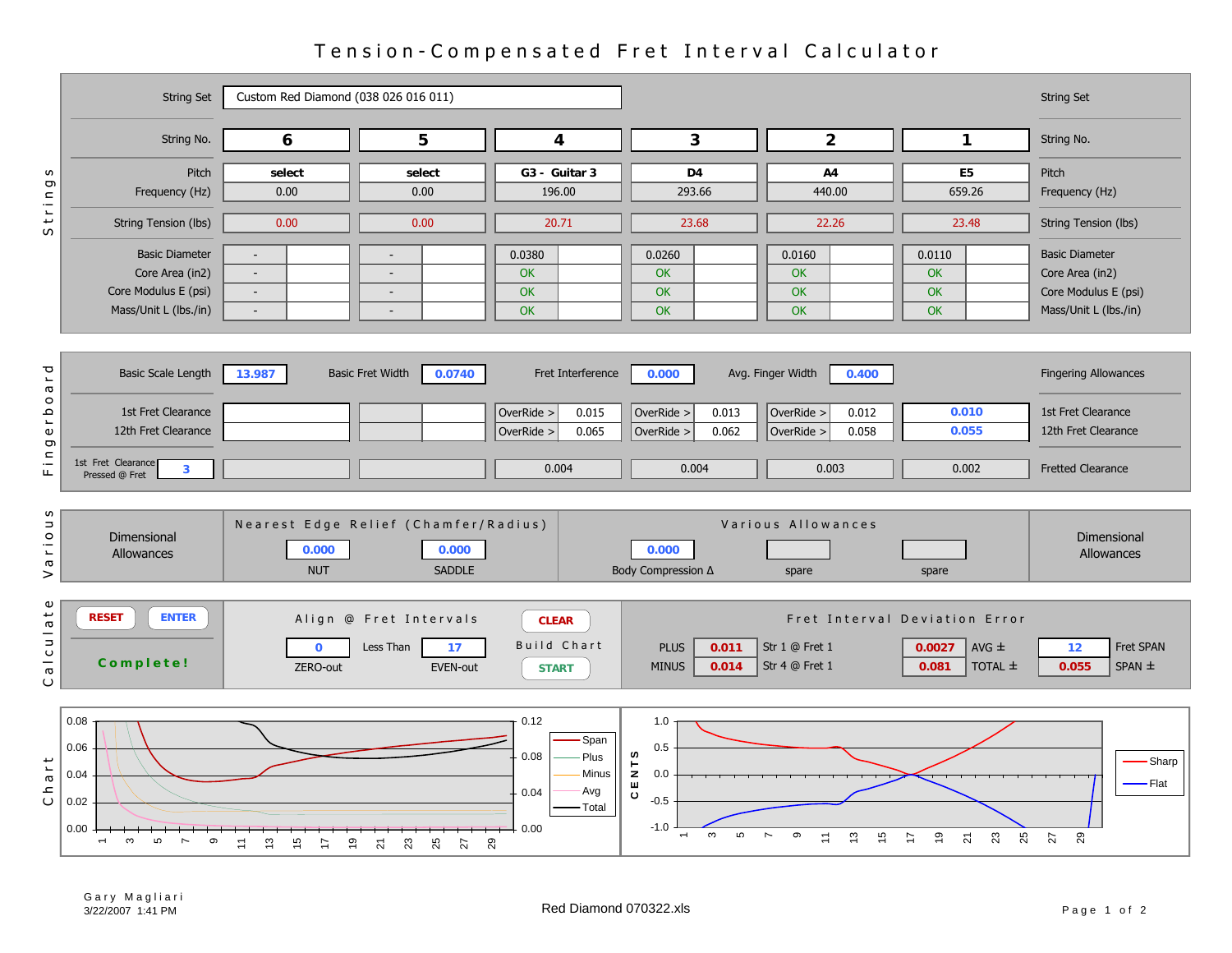|                                                                    | <b>String Set</b>                                                                                           | Custom Red Diamond (038 026 016 011)                               |                                                                |                                                                 |                                                                       |                                                                          |                                                                          | <b>String Set</b>                                                                         |
|--------------------------------------------------------------------|-------------------------------------------------------------------------------------------------------------|--------------------------------------------------------------------|----------------------------------------------------------------|-----------------------------------------------------------------|-----------------------------------------------------------------------|--------------------------------------------------------------------------|--------------------------------------------------------------------------|-------------------------------------------------------------------------------------------|
|                                                                    | String No.                                                                                                  | 6                                                                  | 5                                                              | 4                                                               | $\mathbf{3}$                                                          | $\overline{2}$                                                           | $\mathbf{1}$                                                             | String No.                                                                                |
| w<br>Ō                                                             | Pitch<br>Frequency (Hz)                                                                                     | select<br>0.00                                                     | select<br>0.00                                                 | G3 - Guitar 3<br>196.00                                         | D <sub>4</sub><br>293.66                                              | A4<br>440.00                                                             | E <sub>5</sub><br>659.26                                                 | Pitch<br>Frequency (Hz)                                                                   |
| trin<br>S                                                          | String Tension (lbs)                                                                                        | 0.00                                                               | 0.00                                                           | 20.65                                                           | 23.68                                                                 | 22.28                                                                    | 23.55                                                                    | String Tension (lbs)                                                                      |
|                                                                    | <b>Basic Diameter</b><br>Core Area (in2)<br>Core Modulus E (psi)<br>Mass/Unit L (lbs./in)                   | $\overline{\phantom{a}}$<br>$\sim$<br>$\sim$                       | $\sim$<br>$\overline{\phantom{a}}$                             | 0.0380<br>OK<br>OK<br>OK                                        | 0.0260<br>OK<br><b>OK</b><br>OK                                       | 0.0160<br><b>OK</b><br><b>OK</b><br><b>OK</b>                            | 0.0110<br><b>OK</b><br>OK<br><b>OK</b>                                   | <b>Basic Diameter</b><br>Core Area (in2)<br>Core Modulus E (psi)<br>Mass/Unit L (lbs./in) |
| ŗ<br>$\boldsymbol{\varpi}$<br>$\circ$<br>d J<br>$\pmb{\mathbb{U}}$ | <b>Basic Scale Length</b><br>1st Fret Clearance<br>12th Fret Clearance                                      | 13.987                                                             | <b>Basic Fret Width</b><br>0.0740                              | Fret Interference<br>OverRide ><br>0.015<br>0.065<br>OverRide > | 0.000<br>OverRide ><br>0.013<br>0.062<br>OverRide >                   | Avg. Finger Width<br>0.400<br>OverRide ><br>0.012<br>OverRide ><br>0.058 | 0.010<br>0.055                                                           | <b>Fingering Allowances</b><br>1st Fret Clearance<br>12th Fret Clearance                  |
| g<br>$\frac{c}{\pi}$                                               | 1st Fret Clearance<br>$\overline{\mathbf{3}}$<br>Pressed @ Fret                                             |                                                                    |                                                                | 0.004                                                           | 0.004                                                                 | 0.003                                                                    | 0.002                                                                    | <b>Fretted Clearance</b>                                                                  |
| w<br>$\rm _o$<br>Ξ<br>$\boldsymbol{\varpi}$<br>>                   | Dimensional<br>Allowances                                                                                   | 0.000<br><b>NUT</b>                                                | Nearest Edge Relief (Chamfer/Radius)<br>0.000<br><b>SADDLE</b> |                                                                 | 0.000<br>Body Compression Δ                                           | Various Allowances<br>spare                                              | spare                                                                    | Dimensional<br>Allowances                                                                 |
| $\pmb{\mathbb{U}}$<br>alculat<br>Ő                                 | <b>ENTER</b><br><b>RESET</b><br>Complete!                                                                   | ZERO-out                                                           | Align @ Fret Intervals<br>Less Than<br>18<br>EVEN-out          | <b>CLEAR</b><br>Build Chart<br><b>START</b>                     | <b>PLUS</b><br>0.005<br><b>MINUS</b><br>0.004                         | Str 4 @ Fret 3<br>Str 1 @ Fret 3                                         | Fret Interval Deviation Error<br>0.0015<br>AVG $\pm$<br>0.045<br>TOTAL ± | Fret SPAN<br>12<br>$SPAN \pm$<br>0.034                                                    |
| $\overline{r}$<br>Cha                                              | 0.06<br>0.04<br>0.02<br>0.00<br>$\infty$<br>$\overline{C}$<br>$\mathbf{\Omega}$<br>$\rightarrow$<br>$\circ$ | $\frac{6}{5}$<br>$\frac{8}{1}$<br>$\overline{2}$<br>$\overline{4}$ | 26<br>20<br>22<br>28<br>္တ<br>$^{24}$                          | 0.08<br>Span<br>Plus<br>Minus<br>0.04<br>Avg<br>Total<br>0.00   | 1.0<br>0.5<br><b>S</b><br>CENT<br>0.0<br>$-0.5$<br>$-1.0$<br>$\infty$ | $\overline{ }$<br>ၜ<br>$\tilde{c}$<br>15<br>$\Xi$                        | ္စာ<br>23<br>25<br>$\overline{2}$<br>$\overline{z}$                      | Sharp<br>· Flat<br>29<br>$\overline{27}$                                                  |